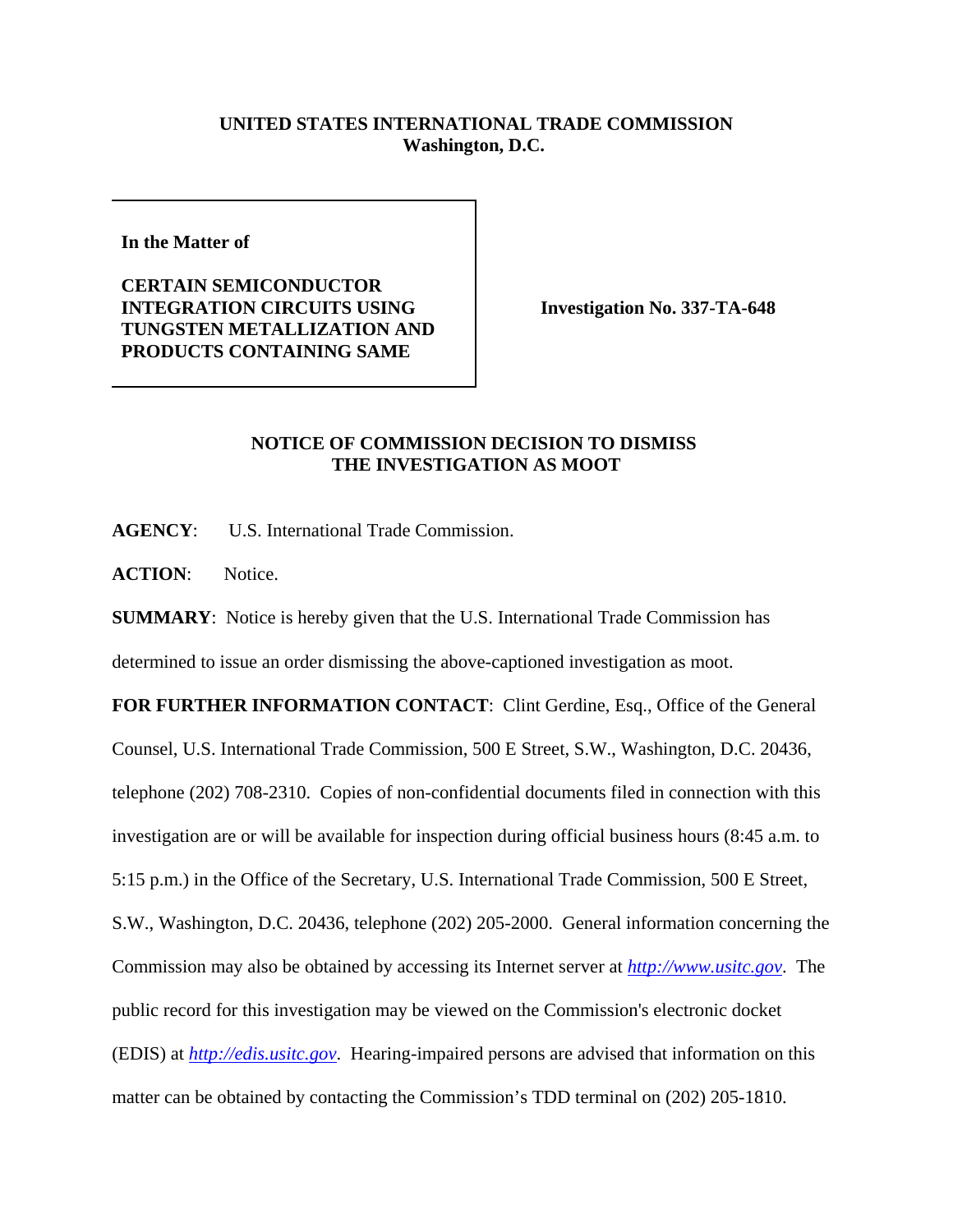**SUPPLEMENTARY INFORMATION**: The Commission instituted this investigation on May 21, 2008, based on a complaint filed on April 18, 2008, by LSI Corporation of Milpitas, California and Agere Systems Inc. of Allentown, Pennsylvania. The complaint, as amended, alleged violations of section 337 of the Tariff Act of 1930, as amended, 19 U.S.C. § 1337, in the importation into the United States, the sale for importation, and the sale within the United States after importation of certain semiconductor integrated circuits using tungsten metallization and products containing the same by reason of infringement of one or more of claims 1, 3, and 4 of U.S. Patent No. 5,227,335 ("the '335 patent"). The amended complaint named numerous respondents. Several respondents were terminated from the investigation due to settlement or failure to name the proper party. The following six respondents remained in the investigation: Tower Semiconductor, Ltd. of Israel; Jazz Semiconductor of Newport Beach, California; Powerchip Semiconductor Corporation of Taiwan; Grace Semiconductor Manufacturing Corporation of China; Integrated Device Technology, Inc. of San Jose, California; and Nanya Technology Corporation of Taiwan. The complaint further alleged that an industry in the United States exists as required by subsection (a)(2) of section 337.

On March 22, 2010, the Commission issued notice of its final determination finding no violation, by reason of invalidity of the asserted claims of the '335 patent, of section 337 by the remaining respondents. Complainants appealed the Commission's final determination to the U.S. Court of Appeals for the Federal Circuit ("Federal Circuit").

While the appeal was pending, the '335 patent expired. The Commission moved to dismiss the appeal as moot and complainants responded. On November 15, 2010, the Federal Circuit issued an order vacating the Commission's final determination and remanding the

2